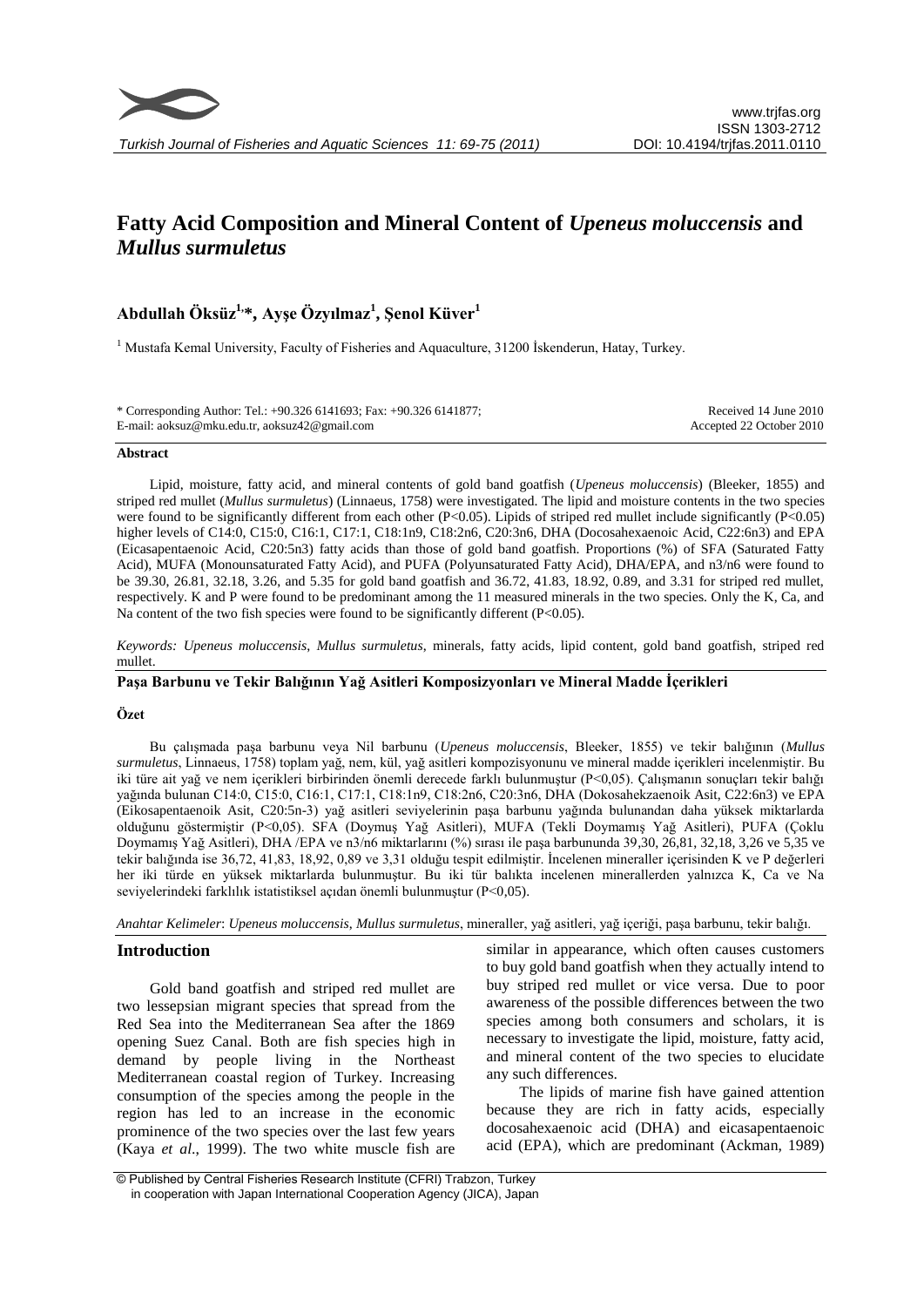among the essential fatty acids and important for the human health. Most fatty acids can be synthesised in the body, however a human body lacks the enzymes required to produce the two essential fatty acids EPA and DHA. These fatty acids must be taken from the diet (Lunn and Theobald, 2006).

Some mineral elements have plenty of benefits to the biological functioning of a human body whereas others (such as heavy metals, which are not easily biodegradable) can be toxic (Whithney and Rolfes, 2008). Minerals represent 0.2-0.3% of the total intake of all nutrients in the human diet. They are so important that without them, the remaining 99.7% of the food intake would be difficult to utilize (Nabrzyski, 2002).

The objective of this study was to determine the lipid levels, fatty acid profiles, and mineral content of gold band goatfish and striped red mullet and to compare their nutritional content.

# **Materials and Methods**

### **Materials and Sample Preparation**

Gold band goatfish and striped red mullet samples from Iskenderun Bay (Northeastern Mediterranean Sea, Turkey) were purchased in March 2008 from a local fisherman in Iskenderun Bay (Northeastern Mediterranean Sea/Turkey). The fish were caught the night before the procedure, kept in ice and transferred to the laboratory for analyses.

Twenty representative fish samples were drawn from the batch of each species and divided into two groups. Each group was pooled for analyses. The first group was used for moisture and lipid analysis while the second group was used for mineral analysis. The samples were beheaded, eviscerated, and minced in a laboratory blender. Triplicate subsamples were taken for moisture and lipid analyses and in quadruplicate for the mineral analyses. A glass knife previously washed with nitric acid solution (4%) was used to draw samples for mineral analyses.

#### **Lipid, Moisture, and Ash Content Analyses**

Lipid determination of the fish was carried out by modified Bligh and Dyer Method (Hanson and Olley, 1963), moisture and ash contents of the fish were determined according to the recommended method (Commission of European Communities) ISOR 1442 (CEC, 1979), and AOAC., 35.1.14 (2003) method no 938.08, respectively.

#### **FAME Preparation**

Approximately 30 mg of lipid were saponified by using methaonolic alkali and methylated with 14% methanolic boron trifloride. FAMEs were extracted with 2 ml of iso-octane. Separation and identification of FAMEs were carried out as described in Oksuz *et*  *al*. (2009).

# **Chromatographic Conditions**

GC-MS apparatus (Hewlett Packard Model, 6890/5972) equipped with a mass selective detector and coupled with HP-INNOWAX Polyethylene Glycol Capillary Column, Model Number: HP 19091N-133, nominal length: 30.0 m, nominal diameter: 250 um, nominal film thickness: 0.25 um. Injection temperature was set at 250°C and MS detector temperature was set at 270°C with a split ratio: 20:1. Split flow was maintained at 9.9 ml/min; total flow: 13.9 ml/min; Gas type: Helium.

Oven temperature was programmed initially at  $120^{\circ}$ C and held for 3 minutes. The temperature was then increased to 250°C in steps 10°C per min. ramp rate and held at this temperature for four minutes. The identification of individual fatty acids was carried out by comparing those retention time of FAME standard (Supelco 47085U PUFA No: 3) and Supelco 37 component Fame mix (47885-U, Bellefonte, Pennsylvania/USA). Confirmation of FAME was also performed by using a MS data base library FAMEDB23.L.

# **Extraction and Determination of Mineral Elements**

The wet ash method was used for digestion of organic matter. This procedure was carried out according to (AOAC Method 975.03) with a minor modification. Fish flesh (2 g) was weighted into a polypropylene screw capped tube and 10 ml of 65%  $HNO<sub>3</sub>$  (Merck) were added to the sample, followed by the addition of 3 ml of 60% perchloric acid. Samples were left overnight to complete digestion. Further heating was then carried out in a hot water bath at 90°C for 6 hours. Digests were filtered into a 25 ml volumetric flask, using ash-free filter paper and made up to 25 ml the volume with ultra pure water.

The determination and quantification of elements were done by ICP-AES (Inductively Coupled Plasma- Atomic Emission Spectrometry, Varian Model- Liberty series II). Calibration curves for each of the individual elements were prepared from ICP Multi element stocks (Merck). The phosphorus standard solution was prepared by dissolving  $KH_2PO_4$  in ultra pure water to obtain a 1000-ppm stock phosphorus standard. The standard stock solution was then acidified  $(100 \text{ u}1/100 \text{ ml})$  with 65% HNO<sub>3</sub>.

#### **Statistical Analysis**

Data were subjected to analysis of variance (ANOVA) and mean comparison was carried out using Duncan's test. Statistical analysis was performed with SPSS. Significance was established at  $P < 0.05$ .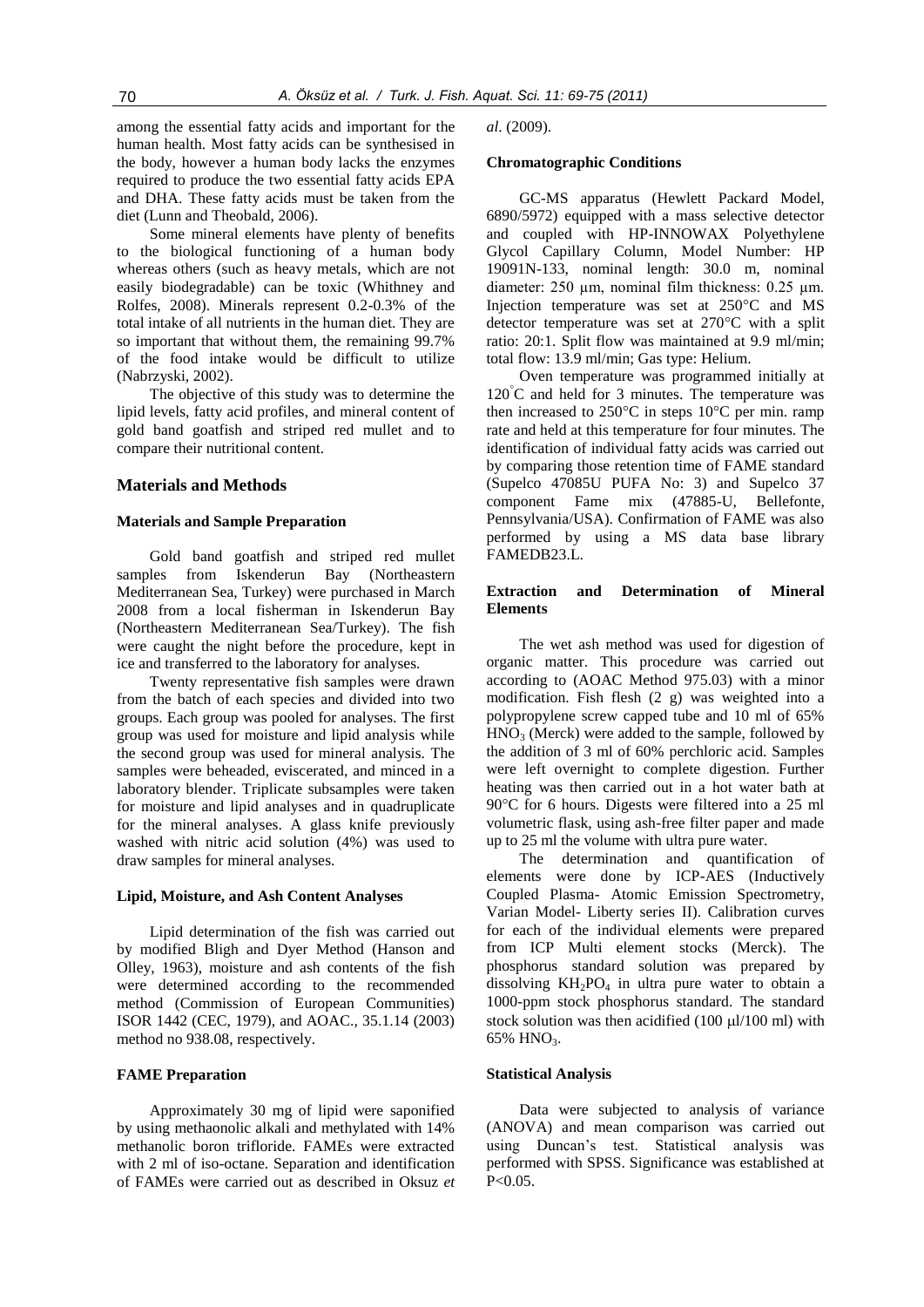#### **Results and Discussion**

# **Lipid, Moisture and Ash Content Gold Band Goatfish**

The lipid and moisture content of gold band goatfish and striped red mullet are shown in Table 1. The lipid content of gold band goatfish and striped red mullet were found to be  $4.35\pm1.05\%$  and  $10.38\pm1.9\%$ , respectively. The lipid level of striped red mullet was significantly  $(P<0.05)$  higher than that of gold band goatfish*.* Lipid levels in striped red mullet are also higher than those in red mullet (*Mullus barbatus*), which is another species of goatfish, in all seasons, as reported previously by Polat *et al*. (2009).

In Ackman's (1989) grading of fish with respect to lipid levels, he classified the fish into the four following types: 1) Lean (<2% fat; e.g., cod, haddock, and shellfish), 2) Low-fat (2-4% fat; e.g., sole, halibut, and flounder), 3) Medium-fat (4-8% fat; e.g., salmon), and 4) High-fat  $(>\!\!8\%$  fat; e.g., herring, mackerel, and sablefish). The gold-banded fish and striped red mullet used in the present study were not considered in Ackman's (1989) grading; however, based on the present data, gold band goatfish and striped red mullet can be classified as medium-fat fish and high-fat fish, respectively. It should be noted that these two fish may require different cooking methods due to their different lipid content.

The moisture contents of gold band goatfish and striped red mullet were found to be 79.41±1.8% and 73.14±2.6%, respectively. The moisture level of gold band goatfish was found to be significantly higher than that of striped red mullet  $(P<0.05)$ . Compared to a previous study reported by Polat *et al*. (2009) on mullet, the moisture contents measured for gold band goatfish which were also caught in the spring in this present study is almost the same as that of red mullet caught in the spring.

Previous studies have revealed that the lipid and moisture composition of fish can differ depending on seasonal changes, age, maturity, sex, availability of food, and spawning period (Yeannes and Almandos, 2003; Ackman, 1989). Kaya *et al*. (1999) reported that gold band goatfish's spawning period is between August and September. The samples of gold band goatfish and striped red mullet used for this research were caught in March. Therefore, their lipid content should not be affected by the spawning period. Remarkably, the results of the present study indicate

that two fish species belonging to the same family and living in the same habitat can have different lipid levels. In addition, our results also confirmed the previously accepted inverse correlation between the moisture content and the lipid level in fish. Measuring the water content permits the estimation of flesh (edible part) protein content for lean fish and lipid content for fat fish, with a corresponding cost savings as only one instead of two analytical determinations need to be performed (Yeannes and Almandos, 2003).

The ash content of gold band goatfish and striped red mullet determined in this study were  $1.1\pm0.1\%$  and  $1.6\pm0.2\%$ , respectively. The ash content of gold band goatfish and striped red mullet were found to be significantly  $(P<0.05)$  different from each other. The ash content shows the richness of the fish in minerals. The element content of striped red mullet is suppose to be higher than that of gold band goatfish

#### **Fatty Acid (FA) Composition**

The FA composition of gold band goatfish and striped red mullet are shown in Table 2. A total of 19 FA in gold band goatfish and 18 FA for striped red mullet were identified in this study. The determination of the fatty acid compositions of gold band goatfish and striped red mullet were performed by GC-MS. The composition of saturated (SFA), monounsaturated (MUFA), and polyunsaturated fatty acid (PUFA) of gold band goatfish were found to be 39.30%, 26.81%, and 32.18%, while those of striped red mullet were found to be 36.72%, 41.83%, and 18.92%, respectively. Accordingly, the SFA level in gold band goatfish and the MUFA level in striped red mullet were the highest among the other fatty acid groups. The PUFA/SFA ratios for gold band goatfish and striped red mullet were 0.81 and 0.52 respectively.

Among SFA, palmitic acid (C16:0) was the most abundant in both gold band goatfish and striped red mullet (P<0.05). Stearic acid (C18:0) was the next most abundant in the two species, at 7.59% and 6.04%, respectively. Significant differences (P<0.05) were observed between both fish for all SFA components mentioned here. Gold band goatfish feeds mainly on crustaceans (Kaya *et al*., 1999), which are rich in SFA (Rosa *et al*., 2007). The SFA level of gold band goatfish was found to be the highest among all fatty acids. This result may be attributed to the effect

Table 1. Lipid, moisture, and ash contents of gold band goatfish and striped red mullet<sup>\*</sup>

| Components | Gold band goatfish (%)     | Striped red mullet (%)  |
|------------|----------------------------|-------------------------|
| Lipid      | $4.35 \pm 1.05^{\text{a}}$ | $10.38 \pm 1.9^{\circ}$ |
| Moisture   | $79.41 \pm 1.8^{\text{a}}$ | $73.14 \pm 2.6^{\circ}$ |
| Ash        | $1.1 \pm 0.1^{\rm a}$      | $1.6 \pm 0.2^{\circ}$   |

 $*(a-b)$  means in a row with the identical letters are not significantly different (P<0.05).

Values were presented as mean SD (n=3).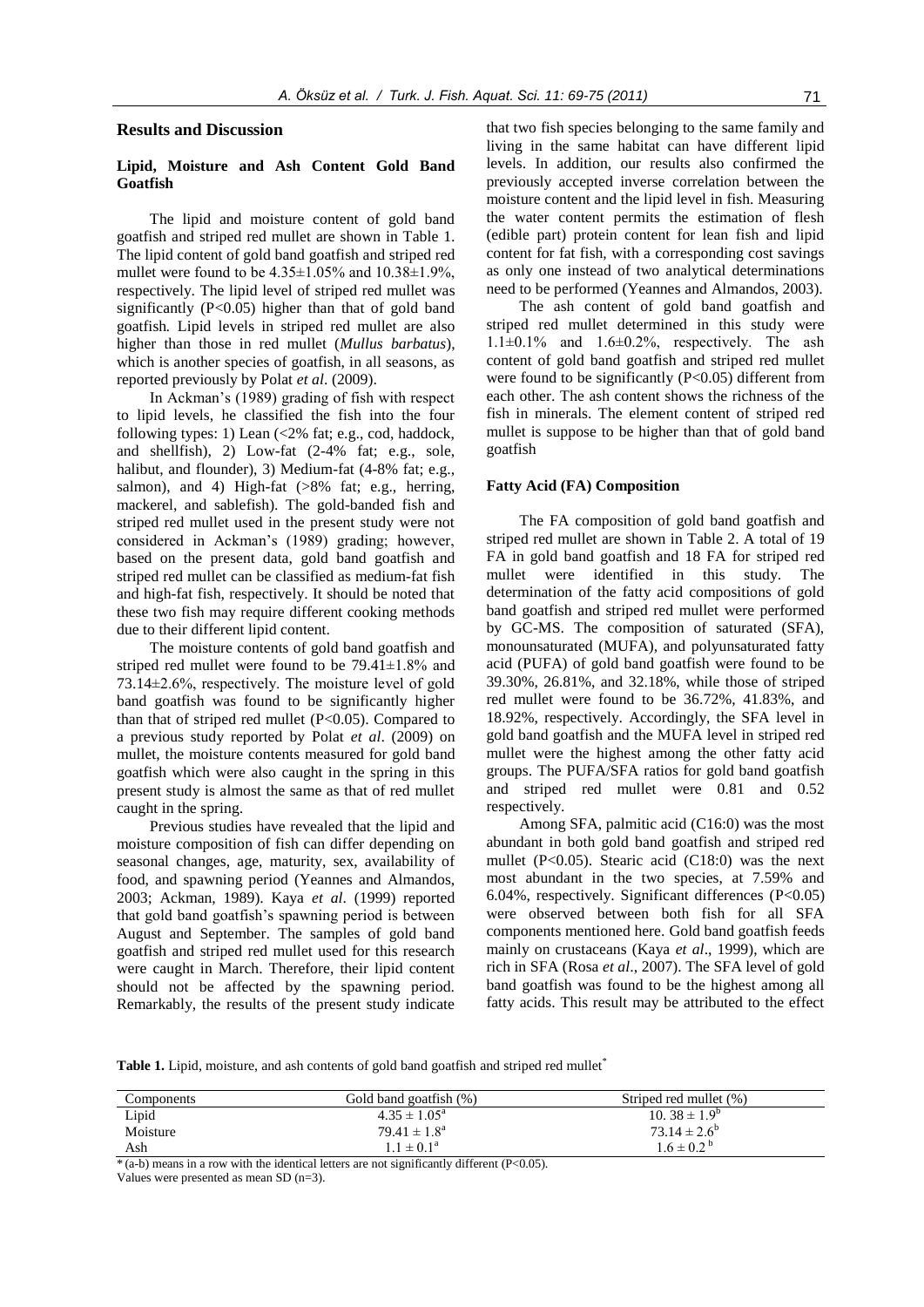Table 2. Fatty acid profiles (% of total fatty acids<sup>\*</sup>) of gold band goatfish and striped red mullet<sup>\*\*</sup>

| Fatty acid %     | Gold band goatfish                                             | Striped red mullet            |  |
|------------------|----------------------------------------------------------------|-------------------------------|--|
| C14:0            | $2.68 \pm 0.09^{\text{a}}$                                     | $3.39 \pm 0.02^{b}$           |  |
| C15:0            | $1.02 \pm 0.01$ <sup>a</sup>                                   | $1.18 \pm 0.01$ <sup>b</sup>  |  |
| C16:0            | $26.61 \pm 0.39$ <sup>a</sup>                                  | $25.21 \pm 0.17^{\text{b}}$   |  |
| C17:0            | $1.40 \pm 0.01$ <sup>a</sup>                                   | $0.91 \pm 0.03$ <sup>b</sup>  |  |
| C18:0            | $7.59 \pm 0.02$ <sup>a</sup>                                   | $6.04 \pm 0.08$ <sup>b</sup>  |  |
| <b>SFA</b>       | 39.30                                                          | 36.72                         |  |
| C16:1            | $6.52 \pm 0.19$ <sup>a</sup>                                   | $12.01 \pm 0.24$ <sup>b</sup> |  |
| C17:1            | $0.81 \pm 0.01$ <sup>a</sup>                                   | $0.89 \pm 0.03^{b}$           |  |
| C18:1n9          | $25.68 \pm 0.11$ <sup>b</sup><br>$18.35 \pm 0.51$ <sup>a</sup> |                               |  |
| C20:1n9          | $1.14 \pm 0.03$ <sup>a</sup>                                   | $3.25\pm0.13^{b}$             |  |
| MUFA             | 26.81                                                          | 41.83                         |  |
| C18:2n6          | $1.09 \pm 0.03$ <sup>a</sup>                                   | $1.16 \pm 0.02^{\mathrm{b}}$  |  |
| C18:3n3          | $0.61 \pm 0.01$ <sup>a</sup>                                   | $0.42\pm0.01^{\mathrm{b}}$    |  |
| C18:4n3          | $0.41 \pm 0.00$ <sup>a</sup>                                   | $0.42 \pm 0.01$ <sup>b</sup>  |  |
| C20:2n6          | $0.57 \pm 0.05$ <sup>a</sup>                                   | $0.52 \pm 0.04$ <sup>a</sup>  |  |
| C20:3n6          | $0.38 \pm 0.04$ <sup>a</sup>                                   | $0.59 \pm 0.03^{b}$           |  |
| C20:4n6          | $2.52\pm0.11^{a}$                                              | $2.37\pm0.04^{a}$             |  |
| C20:5n3          | $5.50 \pm 0.12$ <sup>a</sup>                                   | $6.13 \pm 0.07^{b}$           |  |
| C22:4n6          | ND <sup>c</sup><br>$1.46 \pm 0.12$ <sup>a</sup>                |                               |  |
| C22:5n6          | $1.70 \pm 0.06$ <sup>a</sup>                                   | $1.84 \pm 0.07$ <sup>b</sup>  |  |
| C22:6n3          | $17.93 \pm 0.86$ <sup>a</sup>                                  | 5.47 $\pm$ 0.03 $^{\rm b}$    |  |
| <b>PUFA</b>      | 32.18                                                          | 18.92                         |  |
| $\Sigma$ n-3     | 24.45                                                          | 15.31                         |  |
| $\Sigma$ n-6     | 4.57                                                           | 4.63                          |  |
| $\Sigma n^3/n6$  | 5.35                                                           | 3.31                          |  |
| <b>DHA/EPA</b>   | 3.26                                                           | 0.89                          |  |
| $\Sigma$ Unsat   | 58.88                                                          | 60.75                         |  |
| <b>UNSFA/SFA</b> | 1.50<br>1.65                                                   |                               |  |
| <b>PUFA/SFA</b>  | 0.81                                                           | 0.52                          |  |

\* Values are expressed as percentages of total fatty acids.

\*\* (a-b) means in a row with the identical letters are not significantly different (P<0.05). Values were presented as mean SD (n=3). <sup>c</sup> Not detected.

of fish digestion. Fish should consume diet including high levels of C16:0. Levels of C16:0 in both fish were found to be higher than that in Atlantic bonito and mackerel (1.97 and 1.77 mg/100 g) (Saglik and Imre, 2001), and both cultured and wild sea bass (20.5% and 22.6%) (Alasalvar *et al*., 2002). However, the amount of C16:0 in either fish was found to be lower than that in blue fish  $(4.08 \text{ g}/100 \text{ g})$ , European pilchard  $(3.17 \text{ g}/100 \text{ g})$ , and anchovy  $(2.89 \text{ g}/100 \text{ g})$ (Saglik and Imre, 2001), and red mullet (33.9% in winter and 32.3% in spring) (Polat *et al*., 2009).

The level of MUFA in striped red mullet (41.83%) was found to be higher than that in gold band goatfish (26.81%). In addition, the C18:1n9 ratio of striped red mullet was found to be significantly higher than that of gold band goatfish (P<0.05). Furthermore, some other significant differences (P<0.05) were also noted between these fish species in terms of C16:1, C20:1n9, and C17:1. Polat *et al*. (2009) reported that the total MUFA level in red mullet was 29.08% in autumn, 31.60% in winter, and 29.89% in spring. The level of MUFA in both striped red mullet and gold band goatfish determined in this study is quite different from the level of MUFA previously measured in red mullet by Polat *et al*. (2009).

The PUFA level in gold band goatfish was found

to be considerably higher than in striped red mullet. In addition, the level of EPA in the flesh of gold band goatfish is similar to those previously reported in marine fish such as bluefish (Saglik and Imre, 2001) and cultured sea bass (Alasalvar *et al*., 2002). On the other hand, the level of DHA in gold band goatfish was found to be higher than that of EPA in the same fish whereas an inverse correlation between DHA and EPA was observed in striped red mullet. The EPA content of gold band goatfish was found to be significantly  $(P<0.05)$  lower than that of striped red mullet. However, the percentage of DHA in gold band goatfish was found to be approximately three times higher than that of DHA in striped red mullet (P<0.05). Regardless of difference in levels of EPA and DHA, both fish can be considered as good sources of n3 fatty acids such as EPA and DHA.

Arachidonic acid (C20:4n6) levels in both fish were very close to each other with a values of 2.52% and 2.37%. In addition, the levels of n3, n6, and the n3/n6 ratio were found to be 24.45%, 4.57%, and 5.35 in gold band goatfish muscle and 15.31%, 4.63%, and 3.31 in striped red mullet flesh, respectively. A high level of n-3, as it was found in this study, is very important for human health because it prevents many health-related problems such as cardiovascular disease risk factors (Mayneris-Perxachs *et al*., 2010).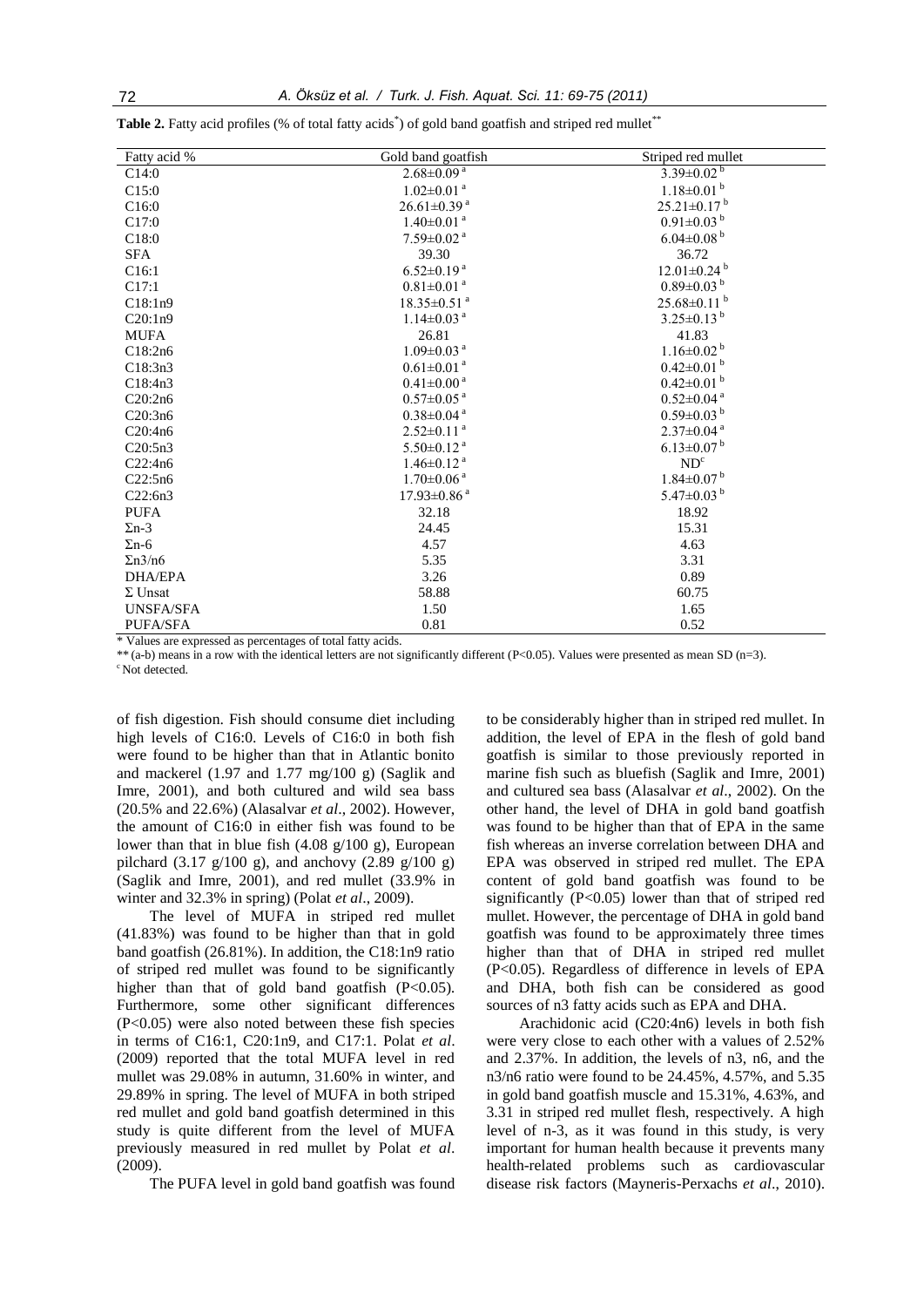A low level of n-6 fatty acids was determined in the two fish species. The levels of long chain fatty acids C20:2n6, C20:3n6, C18:3n3 and C18:4n3 were very low compared to the other PUFA.

#### **Mineral Composition**

A total of 11 mineral elements were analysed in the muscle of striped red mullet and gold band goatfish (Table 3)*.* The mineral content of both fish are mostly different, but that the observed differences in the levels of some of the listed mineral elements were not statistically significant (P>0.05) whereas the differences in other elements (K, Ca, and Na) were found to be statistically significant  $(P<0.05)$ .

A very high intake of Cd, Cu, and Zn may cause health problems such as liver and kidney damage (Agency for Toxic Substances and Disease Registry, 2004). Cd, Cu, and Zn levels were found to be 0.18, 0.43, and 4.82 mg/kg in gold band goatfish and 0.25, 0.20, and 4.55 in striped red mullet, respectively. The observed differences in Cd, Cu, and Zn levels between gold band goatfish and striped red mullet were not statistically significant (P>0.05). The Cd level reported in Alasalvar *et al*. (2002) is almost the same as the Cd level determined in gold band goatfish in this current study. In addition, The Cu level found in this study is also between the 0.2 and 0.5 mg/kg weight limits reported by Oehlenschlager (2002), providing further evidence that the consumption of both these fish species poses no danger in terms of their Cu content. Furthermore, Zn levels were previously reported to be 45.1 µg/g in cultured sea bass and 43.6 µg/g in wild sea bass by Alasalvar *et al*. (2002). These levels of Zn are almost ten times higher than those of Zn determined in both fish in this study.

The amounts of Cr in both fish were found to be very low and close to each other, being 0.10 mg/kg in gold band goatfish and 0.09 mg/kg in striped red mullet. Accordingly, these amounts of Cr in fish are considered to be safe. A high level of Cr may have some negative effects on human health (Agency for Toxic

Substances and Disease Registry, 2004). Additionally, the difference in Cr levels found in both fish was insignificant (P>0.05). Cr levels determined in both gold band goatfish and striped red mullet in this study are lower than those previously determined in cultured sea bass (0.17 mg/g), wild sea bass (0.15 mg/g) (Alasalvar *et al*., 2002), and canned fish (0.30 ppm) (Ikem and Egiebor, 2005).

The level of Mn in the flesh of gold-banded goat fish (0.18 mg/kg) was found to be slightly higher than that in striped red mullet  $(0.15 \text{ mg/kg})$  (P $>0.05$ ). Mn levels in gold band goatfish and striped red mullet were lower than in cultured sea bass  $(7.25 \mu g/g)$ , wild sea bass (6.57 µg/g) (Alasalvar *et al*., 2002) and sardine (0.19–2.55 mg/kg) (Ikem and Egiebor, 2005). In addition, the Mn content of both fish species was found to be higher than that of red salmon (0.01–0.04 mg/kg) as reported by Ikem and Egiebor (2005). Moreover, the Mn levels determined in both fish species are similar to those previously found in salmon (0.01–0.46 mg/kg), mackerel (0.03–1.27 mg/kg), tuna  $(0.08-0.63 \text{ mg/kg})$ , and herring  $(0.11-$ 2.38 mg/kg) (Ikem and Egiebor, 2005).

The amount of Ca in gold band goatfish flesh (617.4 mg/kg) was found to be higher than that in striped red mullet (389.6 mg/kg) ( $P<0.05$ ). According to Lall (1995), fish are a poor source of calcium. However, calcium is very abundant in the muscles of gold band goatfish and has several roles in the body such as hard tissue structure, blood clotting, muscle contraction, cell division, nerve transmission, enzyme activity, hormone secretion (Miller, 2008). Gold band goatfish can be a good source of calcium for the human body, considering the suggested daily calcium intake amount of 800 mg/day (Whithney and Rolfes, 2008).

The Fe content of both fish species was found to be close to each other, being 7.3 (gold band goatfish) and 6.4 (striped red mullet) mg/kg. Fe is one of the essential trace elements and should be in the daily diet. Fe supplied in the diet must be in the range of 15 mg/day in order to meet daily requirement (Belitz *et* 

**Table 3.** Mineral compositions (mg/kg wet weight base) of gold band goatfish and striped red mullet<sup>A</sup>

| Species/Elements | Gold band goatfish             | Striped red mullet             | $\overline{\text{RDA}}^a$ or $\text{SAI}^b$ mg per adult |
|------------------|--------------------------------|--------------------------------|----------------------------------------------------------|
| C <sub>d</sub>   | $0.18 \pm 0.23$ <sup>a</sup>   | $0.25 \pm 0.22$ <sup>a</sup>   | ***<br>$0.07$ mg/day                                     |
| Cr               | $0.10 \pm 0.06$ <sup>a</sup>   | $0.09 \pm 0.10^{\text{a}}$     | ---                                                      |
| Cu               | $0.43 \pm 0.24$ <sup>a</sup>   | $0.20 \pm 0.16$ <sup>a</sup>   | $1.5 - 3^{**}$                                           |
| Mn               | $0.18 \pm 0.09$ <sup>a</sup>   | $0.15 \pm 0.07$ <sup>a</sup>   | $2 - 3$ **                                               |
| Zn               | $4.82 \pm 0.95$ <sup>a</sup>   | $4.55 \pm 1.10^{\text{a}}$     | $12 - 15$                                                |
| Fe               | $7.30 \pm 1.7$ <sup>a</sup>    | $6.40 \pm 1.3$ <sup>a</sup>    | $10-15$                                                  |
| Ca               | $617.4 \pm 90.5$ <sup>a</sup>  | 398.6 $\pm$ 105.9 <sup>b</sup> | 800-1200                                                 |
| K                | $1276.4 \pm 70.2$ <sup>a</sup> | $2064.8\pm91.1^{b}$            | $2000$ **                                                |
| Mg               | $346.7\pm46.2$ <sup>a</sup>    | 390.7 $\pm$ 21.4 <sup>a</sup>  | $280 - 350^{**}$                                         |
| Na               | $101.2 \pm 28.2$ <sup>a</sup>  | $136.5 \pm 17.0^{\circ}$       | $500**$                                                  |
| P                | $1754.9 \pm 423$ <sup>a</sup>  | $2065.8 \pm 89.3$ <sup>a</sup> | 800-1200                                                 |

 $^{\text{A}}$  (a-b) means in a row with the identical letters are not significantly different (P<0.05). Values were presented as mean SD (n=3). \* RDA values; \*\* SAI safe and adequate daily intake (Nabrzyski, 2002)

\*\*\* Tolerable daily intake figures based on recommended by FAO and WHO for a 70 kg person

Values are shown as mean standard deviations of triplicates.

Within each row, values (mean±SD) not sharing common superscripts letters are significantly different  $(\alpha=0.05)$ .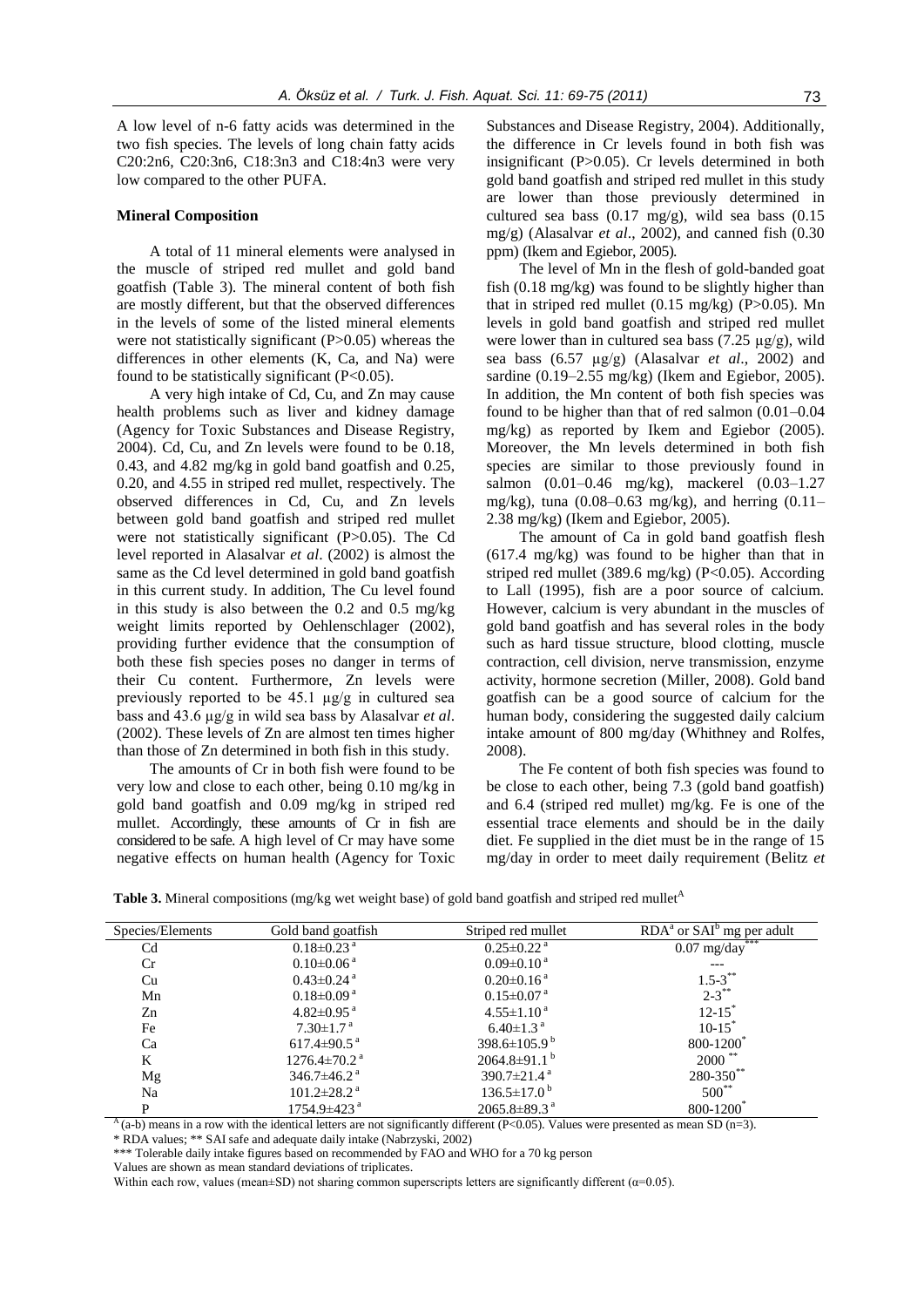*al*., 2004). One hundred gram portion of fish may provide almost 20% of daily Fe requirement of human. Therefore, both fish may be considered a good supplement source of Fe which performs several vital functions in human body. For example, it serves as a carrier of oxygen from the lungs to the tissues by red blood cells. It also helps to prevent some major health problems (Camara *et al*., 2005).

Although the quantity of Mg in the muscle of striped red mullet (390.7 mg/kg) was found to be higher than that of magnesium in gold band goatfish (346.7 mg/kg), the difference was not statistically significant (P>0.05). Magnesium toxicity is rare. An adequate intake of magnesium has some useful roles in a human body due to the fact that it, regulates enzyme systems, helps to maintain bone health, is required for energy metabolism, and acts as a part of the protein-making machinery in all cells of soft tissues (Whithney and Rolfes, 2008). There are also significant and important associations between intakes of potassium and magnesium and bone mass density (Tucker *et al*., 1999).

The level of Na in the edible portion of gold band goatfish and striped red mullet was found to be 101.2 and 136.5 mg/kg, respectively. The difference was statistically significant (P<0.05). The levels of sodium found in both the fish species are much lower than those measured in sea bass and sea bream by Erkan and Ozden (2007) and compared to other macro elements in this study. Results of this present study show that the both fish species suitable for low Na diets.

The amounts of P and K in the flesh of striped red mullet were found to be higher than those in the flesh of gold band goatfish  $(P>0.05)$ . Fish are a good source of phosphorus (Lall, 1995), which is directly involved in energy-producing cellular reactions. Based on the amount of P and K found, we have found that striped red mullet is a good source of both these mineral elements.

In summary, the lipid levels, moisture, ash, fatty acid profiles, and mineral content of gold band goatfish and striped red mullet were investigated. Although the lipid content of the two fish were found to be different from each other, both are qualitatively and quantitatively suitable for a healthy diet. In addition, the two fish are rich in EPA and DHA, two very important fatty acids. Moreover, the mineral content of the two fish species were found to be within the ranges recommended for the elements we analyzed. Based on these results, the two lessepsian migrant species, well-adapted in the Mediterranean and popular with consumers, are safe for consumption regarding to mineral composition that were determined in the present study.

# **References**

Ackman, R.G. 1989. Nutritional composition of fats in seafood in progress. Food and Nutrition Science, 13: 161-241.

- Agency for Toxic Substances and Disease Registry, 2004. Agency for Toxic Substances and Disease Registry. http://www.atsdr.cdc.gov/toxprofiles/. (accessed January 28, 2009).
- Alasalvar, C., Taylor, K.D.A., Zubcov, E., Shahidi, F. and Alexis, M. 2002. Differentiation of cultured and wild sea bass (*Dicentrarchus labrax*): total lipid content, fatty acid and trace mineral composition. Food Chemistry, 79: 145-150.
- AOAC. 2003. Official Methods of Analysis of Association of Analytical Chemist.  $17<sup>th</sup>$  Ed. Gaithersburg, Maryland.
- Belitz, H.D., Grosch, W. and Schieberle, P. 2004. Minerals. Food Chemistry. Springer, Berlin; New York: 427- 433.
- Camara, F., Amaro, M.A., Barbera, R. and Clemente, G. 2005. Bioaccessibility of minerals in school meals: comparison between dialysis and solubility methods. Food Chemistry, 92: 481-489.
- CEC, 1979. Commission of European Communities (CEC) (1979). Oven drying method. SQ 1442.
- Erkan, N. and Ozden, O. 2007. Proximate composition and mineral contents in aqua cultured sea bass (*Dicantrarchus labrax*), sea bream (*Sparus aurata*) analyzed by ICP-MS. Food Chemistry, 102: 721-725.
- Hanson, S.W.F. and Olley, J. 1963. Application of the Bligh and Dyer method of lipid extraction to tissue homogenates. Biochemical Journal, 89: 101-102.
- Ikem, A. and Egiebor, N.O. 2005. Assessment of trace elements in canned fishes (mackerel, tuna, salmon, sardines and herrings) marketed in Georgia and Alabama (U.S.A.). Journal of Food Composition and Analysis, 18: 771-787.
- FAO, 1983. Compilation of legal limits for hazardous substances in fish and fishery products, FAO Fishery Circular. Rome, 464 pp.
- Kaya, M., Benli, H.A., Katagan, T. and Ozaydin, O. 1999. Age, growth, sex-ratio, spawning season and food of gold banned goat fish, *Upeneus moluccensis* Bleeker (1855) from the Mediterranean and South Aegean Sea coasts of Turkey. Fisheries Research, 41: 317-328.
- Lall, S.P. 1995. Macro and trace elements in fish and shellfish. In A. Ruiter, Fish and fishery products. CAB International, U.K.: 187-215.
- Lunn, J. and Theobald, H.E. 2006. The health effects of dietary unsaturated fatty acids. (Briefing paper) British Nutrition Foundation Nutrition Bulletin, 32: 178-224.
- Mayneris-Perxachs, J., Bondia-Pons, I., Serra-Majem, L., Castello, A.I. and López-Sabater, M.C. 2010. Longchain n-3 fatty acids and classical cardiovascular disease risk factors among the Catalan population. Food Chemistry, 119: 54–61.
- Miller, D.D. 2008. Minerals. In: S. Damodaran, K.L. Parkin, O.R. Fennema (Eds.), Fennema's Food Chemistry, CRC Press, Boca Raton, FL: 539 pp.
- Nabrzyski, M. 2002. Mineral components In: Z.E. Sikorski, (Ed.), Chemical and functional properties of food components. CRC Press, Florida: 51-92.
- Oehlenschlager, J. 2002. Identifying Heavy Metals in Fish. In: H.A. Bremner, (Ed.), Safety and Quality Issues in Fish Processing. CRC Press, England: 95-108.
- Oksuz, A., Ozyilmaz, A., Aktas, M., Gercek, G. and Motte, J. 2009. A Comparative Study on Proximate, Mineral and Fatty Acid Compositions of Deep Seawater Rose Shrimp (*Parapenaeus longirostris*, Lucas 1846) and